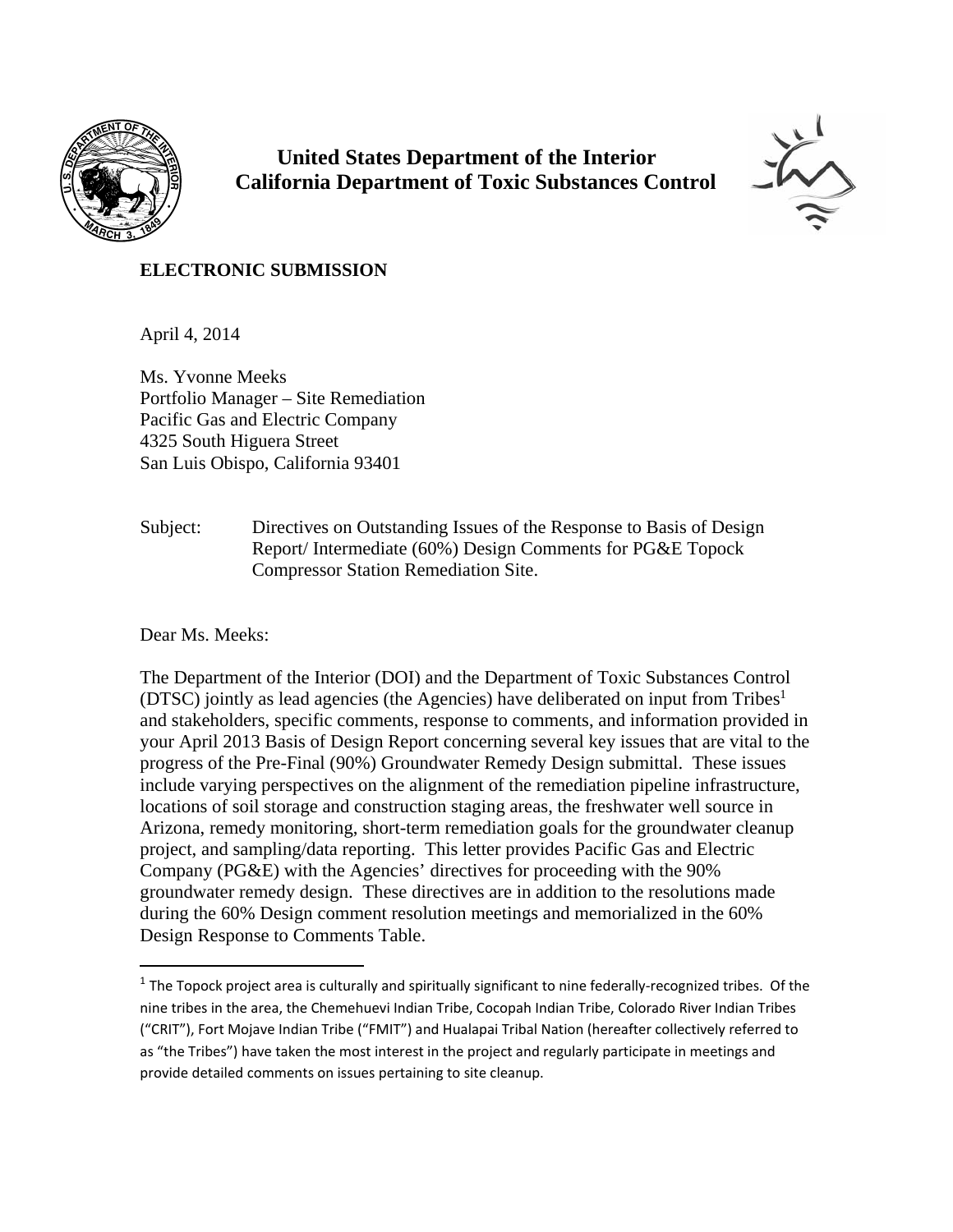# Aboveground/Below Ground Pipeline Infrastructure

During the preliminary (30%) design, the Agencies provided direction to PG&E to modify the remedy design to implement a double-back loop along National Trails Highway and eliminate the Bat Cave Wash pipeline and trenching (See Figure 1-Pipeline modifications from 30% - 60% design). Based on input received during Tribal consultation meetings, the Agencies determined that these design modifications would reduce adverse effects of the groundwater remedy on the cultural, religious and spiritual values held by the Tribes for the Traditional Cultural Property (TCP) within the Area of Potential Effect (APE), while recognizing the Agencies' responsibility to protect public safety and reduce ecological and visual impacts in the area.

The Tribes indicated in their 30% and 60% Groundwater Remedy Design review comments and in discussions during the response to comments that their preference is for all piping associated with the remedy to be situated aboveground and that further intrusion into the land is objectionable to the Tribes. During the 30% design comment resolution, DOI committed to evaluate other options for aboveground piping in the areas adjacent to Old Route 66 and the Topock Compressor Station.

DOI developed a pipeline matrix detailing the varying alternatives for above/below ground pipelines and evaluation criteria to be considered during the selection process, which was submitted with DOI comments in April 2013 on the 60% design. The matrix only addressed portions of the remedy infrastructure referred to as Pipeline A and Pipeline B. The purpose of the matrix was to memorialize the multiple criteria considered in evaluating pipeline options and to facilitate the submission of stakeholder input. DOI worked with interested Tribes and the Technical Review Committee (TRC) members in the development of the matrix evaluation criteria and the various pipeline placement alternatives. DOI directed PG&E to fill out the technical portions of the matrix as part of the response to DOI's comment. After several revisions and significant input from the Agencies, Tribes and stakeholders, PG&E has completed the matrix and it is included in the final Response to Comment package for the 60% design.

On March 7, 2014, DOI received a letter from the FMIT providing a revised position on the preference for portions of Pipeline A. The most significant change was the revised preference for below ground piping for the area adjacent to Maze Loci B. FMIT stated a preference for aboveground placement of the remaining portions of the Pipeline A. A similar letter was received from the Hualapai Tribe on March 10, 2014 with the same position regarding the first segment of the pipeline. However, the Hualapai Tribe identified either above or below ground for the remaining Pipeline A segments. Finally, a letter from the Cocopah Tribe was received on March 13, 2014, noting the acceptance of above or belowground infrastructure for all segments of Pipeline A.

In our evaluation of aboveground versus below ground pipeline alternatives, the Agencies considered all input received from PG&E, the Tribes and stakeholders as well as other significant criteria, such as ecological impacts, construction impacts and long-term maintenance and safety concerns. After significant deliberation, evaluation and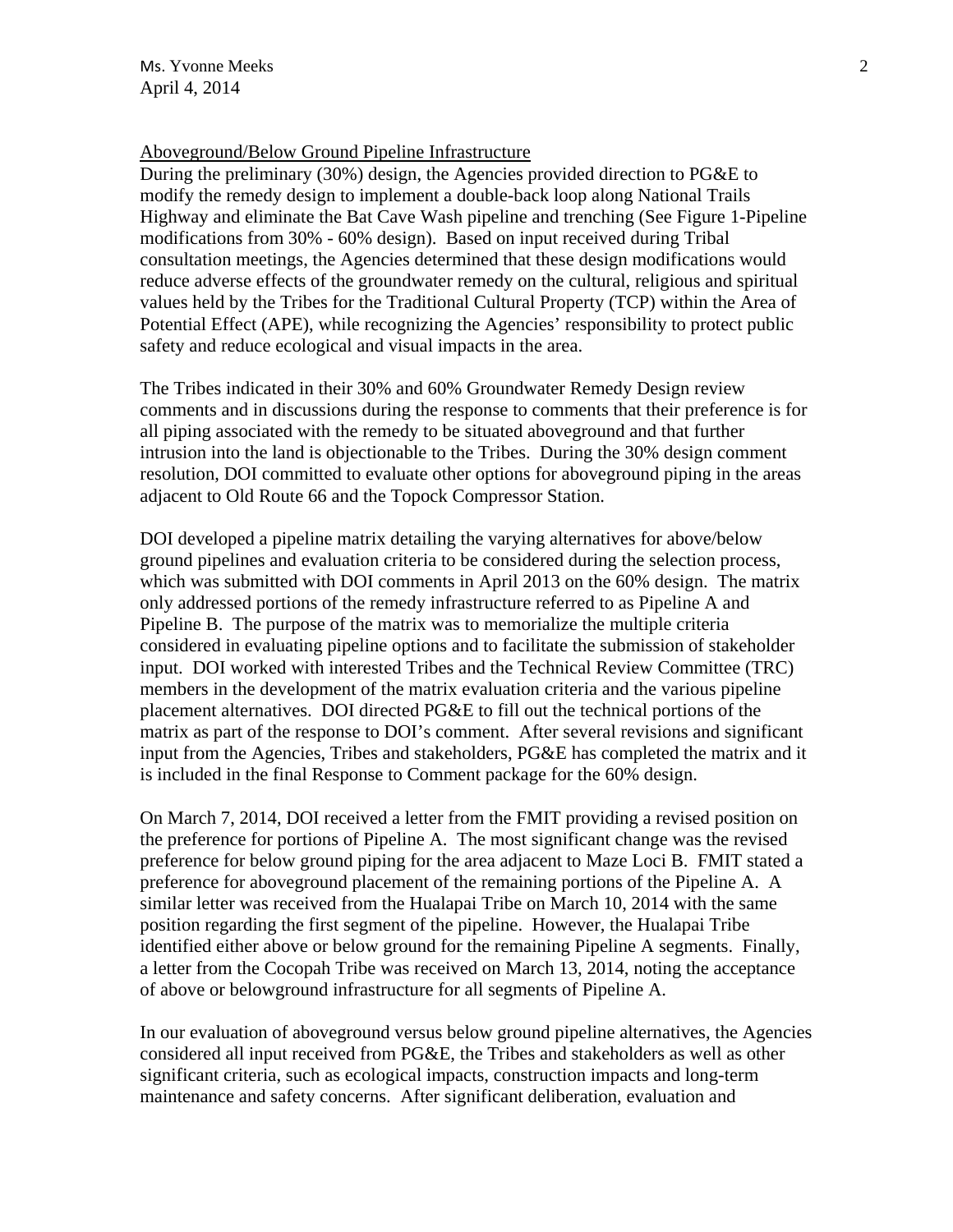$\mathsf{M}$ s. Yvonne Meeks 3 April 4, 2014

consideration of all influential factors, the Agencies direct PG&E to continue to design the pipeline system for below ground pipeline placement, following the alignment in PG&E's 60% Design proposal. Additionally, based on additional input from the Tribes, PG&E shall remove all underground utilities and infrastructures to the extent practicable at the time of remedy decommissioning. This directive shall be incorporated into the decommissioning plan as part of the 90% Basis of Design.

#### ER-6 Pipeline Route

The Agencies have considered the various options on the installation of the pipeline route associated with East Ravine extraction well 6 (ER-6). PG&E's preferred option is to place the pipeline through Area of Concern 10, which is an area that has detected contamination at significantly elevated concentrations. PG&E has proposed to delay the installation of ER-6 until after completion of soil investigation and risk assessment.

The Agencies are not in favor of postponing the construction of the extraction well in the East Ravine area due to the potential for direct communication of contaminated groundwater with the river and the potential delay to implementation of the groundwater remedy. Although the Agencies consider the northern access with aboveground piping to be the shortest and most direct, PG&E has raised issues associated with health and safety concerns due to the steep slope through which the pipeline must be constructed.

If PG&E proposes their preferred eastern route in the 90% design, the Agencies will require PG&E to conduct enhanced sampling where the pipeline intersects the wash and develop a plan to segregate contaminated (e.g., shallow) soils. Enhanced soil sampling and management must include provisions for investigating and potentially remediating soils at a greater depth within the footprint of the pipeline trench. In addition, the pipeline segment must be located at the edge of the wash to minimize the volume of contaminated materials that might be encountered during installation. The 90% Design must incorporate the specific items identified in this paragraph.

# Storage and Staging Areas

With respect to soil storage and staging areas, the Agencies acknowledge the need for PG&E to have sufficient staging and material storage within close proximity to areas of construction. After considering all available areas near the areas of construction, a soil staging and storage area matrix was prepared based on input from PG&E and the Tribes (see attached draft Soil Storage and Staging Matrix). It is our current understanding that the Tribes will be providing a final revised matrix in the near future. Furthermore, recent communications from the Tribes as well as PG&E have detailed preferences regarding each location. Based on information gathered to date, it is DOI's direction to eliminate Sites 15, 16 and 19 from further consideration. Additionally, Site 20 is within Area of Concern (AOC) #24 which requires additional investigation. The Agencies recommend limited use of the area and PG&E should not consider this location for long-term storage.

According to PG&E, a distinction must be made between construction locations and storage and staging areas. PG&E has requested that construction infrastructure still be allowed within the areas that are no longer identified for storage and staging, stating that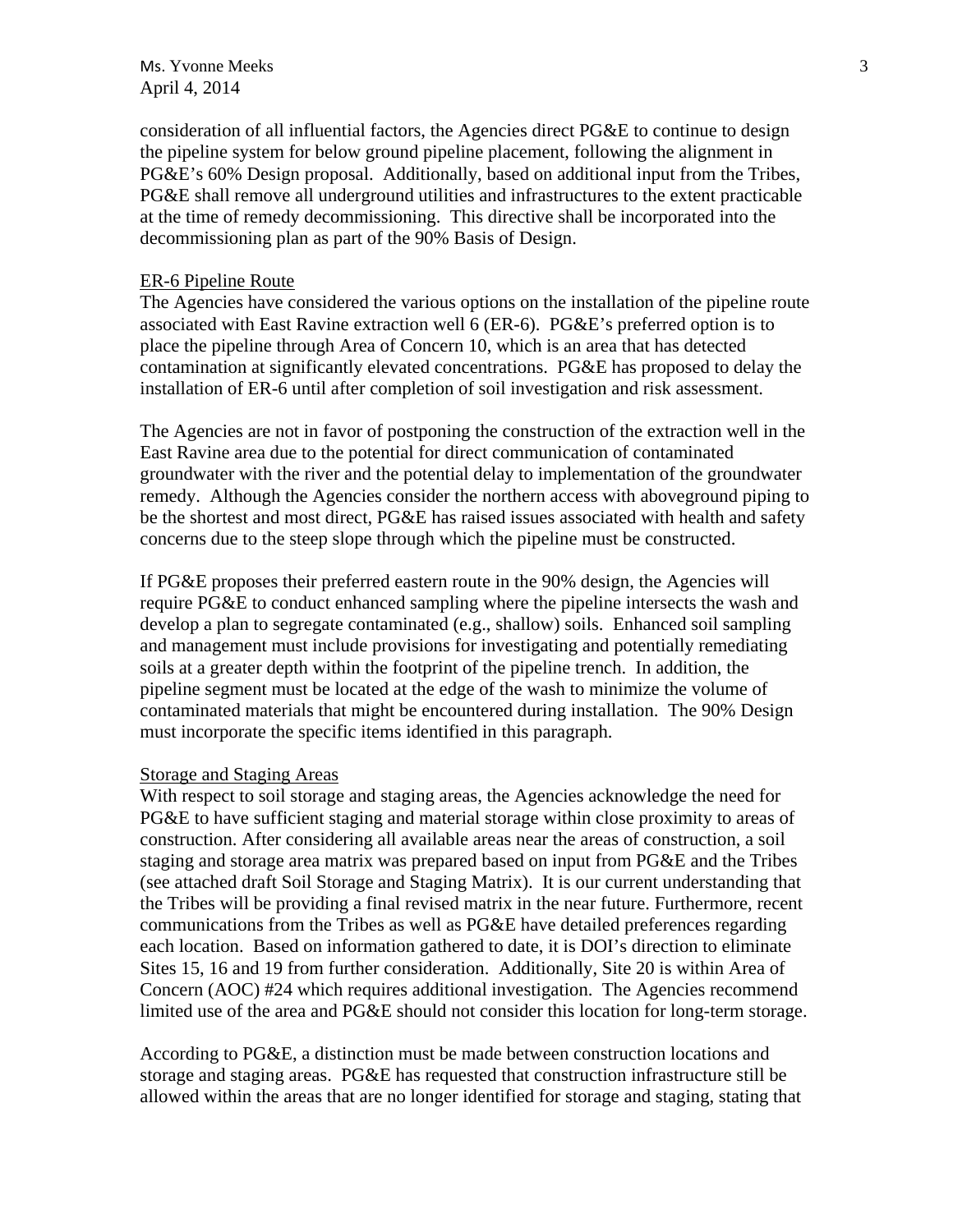# $\mathsf{Ms}$ . Yvonne Meeks  $\frac{4}{\sqrt{1-\frac{1}{\sqrt{1-\frac{1}{\sqrt{1-\frac{1}{\sqrt{1-\frac{1}{\sqrt{1-\frac{1}{\sqrt{1-\frac{1}{\sqrt{1-\frac{1}{\sqrt{1-\frac{1}{\sqrt{1-\frac{1}{\sqrt{1-\frac{1}{\sqrt{1-\frac{1}{\sqrt{1-\frac{1}{\sqrt{1-\frac{1}{\sqrt{1-\frac{1}{\sqrt{1-\frac{1}{\sqrt{1-\frac{1}{\sqrt{1-\frac{1}{\sqrt{1-\frac{1}{\sqrt{1-\frac{1}{\sqrt{1-\frac{1}{\sqrt{1-\frac{1}{\sqrt{$ April 4, 2014

the duration of use will only be limited to the construction activities in that area. The Agencies direct PG&E to consider all the information provided in the revised matrix, communications from the Tribes in meetings, and design comments to identify the minimum number of preferred storage and staging locations necessary in the 90% design for the Agencies consideration. The Agencies will review PG&E's proposed locations for storage and staging, along with the proposed infrastructure, during the review period for the 90% Basis of Design Report.

Storage and staging areas that are adjacent to sensitive or undisturbed areas shall include physical protection measures, such as k-rail barriers, and site workers should receive additional sensitivity training with respect to minimizing impacts to ecological and cultural settings. Additionally, PG&E shall coordinate closely with the Bureau of Land Management and Bureau of Reclamation regarding potential use of properties associated with or adjacent to Park Moabi.

#### Freshwater Well Location

The Agencies have considered the data provided from the testing of the existing HNWR-1 well and the newly installed Site B well. Based on the laboratory and field data presented by PG&E during the telephone and internet conference communications for the Freshwater Implementation Plan updates and information included in the April 2, 2014 technical memorandum, the Agencies acknowledge that Site B has a larger saturated thickness and will provide a higher yield of freshwater than HNWR-1. However, the chemical results obtained as part of the well development and pump tests raise several concerns with respect to the chemistry of Site B. At Site B, the average arsenic concentration is slightly higher than HNWR-1 and more importantly, the hexavalent chromium concentration is consistently at or slightly above the groundwater cleanup goal of 32 parts per billion (RAO 3). Because the Arizona freshwater will be injected into an area outside of the current plume location, the Agencies have significant reservations about injecting water with elevated levels of hexavalent chromium into the existing water basin. Injection of water at or slightly above the target remediation objective may not allow the Agencies to ascertain if PG&E can comply with Remedial Action Objective 4, which specifies that PG&E must ensure hexavalent chromium plume boundary does not permanently expand following completion of the groundwater remedy. Therefore, the Agencies direct PG&E to first consider the use of the HNWR-1 location. The Agencies agree with the recommendations made by PG&E in the April 2, 2014 technical memorandum to install the new well at HNWR-1 location and to proceed with depth specific testing at the Site B well. PG&E may seek approval from the Agencies to consider the use of other sources, including Site B, if they can demonstrate that technical feasibility prevents the use of the HNWR-1 location. Similarly, PG&E may request approval from the Agencies for blending of water from other sources, prior to injection, or other alternatives (e.g., well modification/reconstruction).

#### Remedy Monitoring Outside the Hexavalent Chromium Plume Boundaries

In accordance with maintaining the quality of groundwater outside the chromium plume boundary, the Agencies are requiring that the 90% Design include a monitoring element that will track injected water quality at IRL and Freshwater Injection Wells as well as at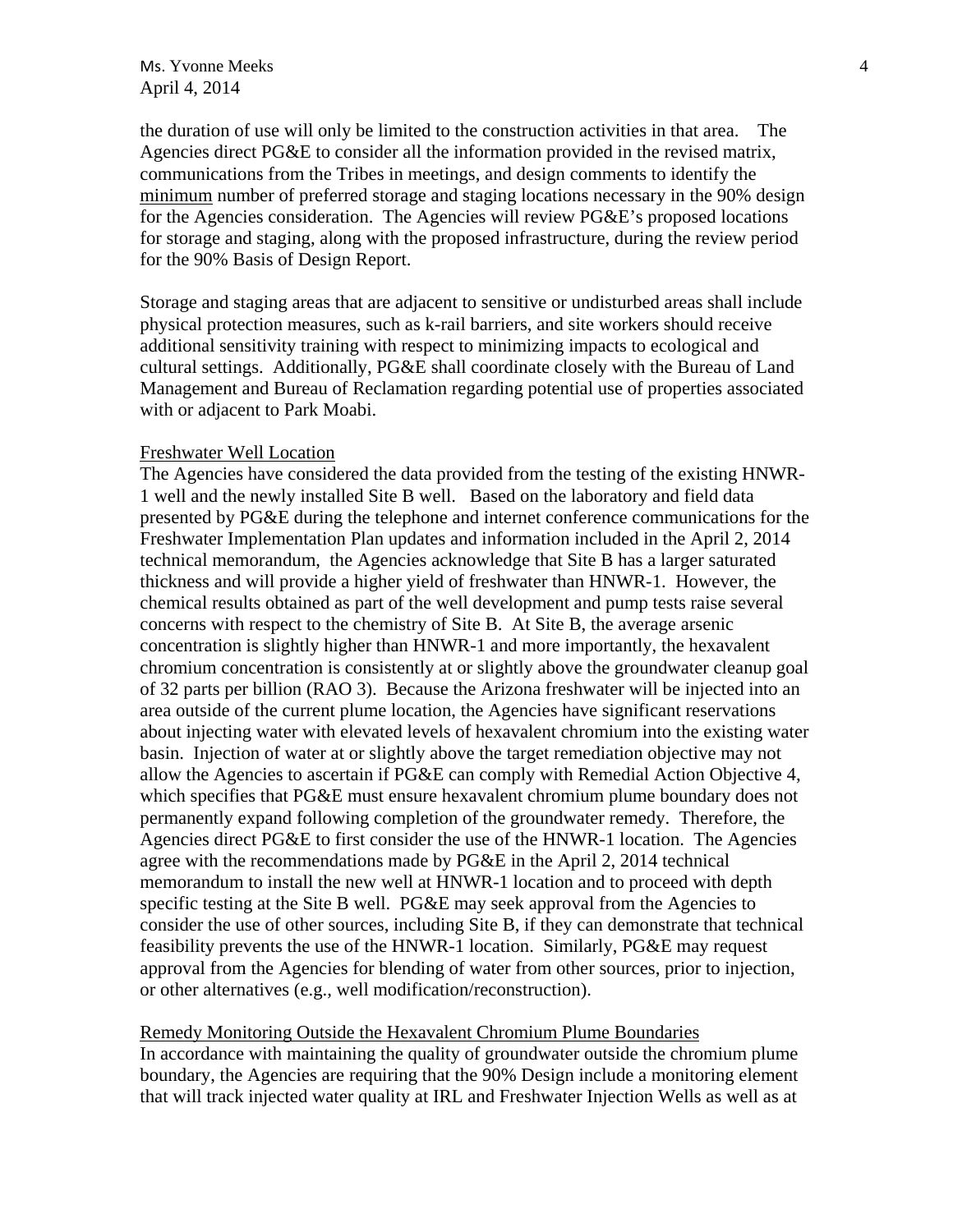$\mathsf{Ms}$ . Yvonne Meeks  $\mathsf{S}$ April 4, 2014

locations down-gradient of the In-situ Reduction Zone ("IRZ") line. Flow charts similar to those used for the IM-3 contingency planning for groundwater injection should be prepared and incorporate Action Levels and Agency notification requirements. Action Levels can be based on MCLs, injection water quality, and receiving water quality. Action Levels are a mechanism to inform the Agencies of changes in water quality. A large suite of analytes (e.g., Exhibit 5.2-2 of Volume 2, Appendix L of the 60% Design) should be conducted quarterly as part of the monitoring program as the remedy begins. Receptor wells (e.g., Park Moabi, Topock Marina, Sanders, and Smith) should be identified and monitored periodically, including private wells if access is granted.

# Groundwater Capture Zone Monitoring

The capture zone monitoring in the 60% Design is inadequate and unacceptable in its current form. While a multiple lines of evidence approach is proposed and is necessary, the current approach is incomplete and undefined. It is imperative that appropriate and acceptable plume control for both contaminants and byproducts be evaluated and established for the remedy. Furthermore, capture zone monitoring must provide definitive criteria and sufficient data that would allow DTSC to meet the plume control determination as specified in Exhibit A5a of the DTSC 2012 settlement with FMIT and to enable DTSC to reach findings required under Exhibit A1 and A2 for decommissioning of IM-3. As stated in Exhibit A5a of the settlement agreement, PG&E must demonstrate consistency of model projections of the groundwater flow with transport model and field data.

First, the capture zone must be clearly defined and illustrated in three dimensions. Well gradient pairs must be established and identified that will provide appropriate information to determine that groundwater extraction is providing sufficient hydraulic influence and capture. Additional groundwater wells, including slant wells under the river, need to be proposed to provide hydraulic assessment and/or to evaluate concentration trends over time. The Agencies recognize that contaminant and byproduct concentration trends at certain wells will likely fluctuate and may show increases before approaching cleanup goals. (For example, a monitoring well in the floodplain downgradient of both the IRZ network and areas of elevated Cr (VI) concentrations might exhibit increases during early stages of the remedy as contamination moves towards a river extraction well). Finally, tracer studies should be considered as part of the multiple lines of evidence approach to support capture.

Injection and Management of TDS Outside the Hexavalent Chromium Plume One of the objectives of the remedy implementation is to maintain the quality of the groundwater aquifer outside the limits of the chromium plume and to comply with beneficial groundwater uses and objectives identified in the Regional Water Quality Control Board's Basin Plan. PG&E shall consider and evaluate the potential impacts of Total Dissolved Solids (TDS) as part of the 90% design and propose a monitoring and management plan throughout the remedy. PG&E's goal should be to limit discharges of TDS that would adversely impact the shallow aquifer at IRL and Freshwater Injection Wells. The Agencies request that PG&E consider injection of higher TDS concentrations (i.e., waters from Riverbank Extraction Wells) into the deep portion of the aquifer where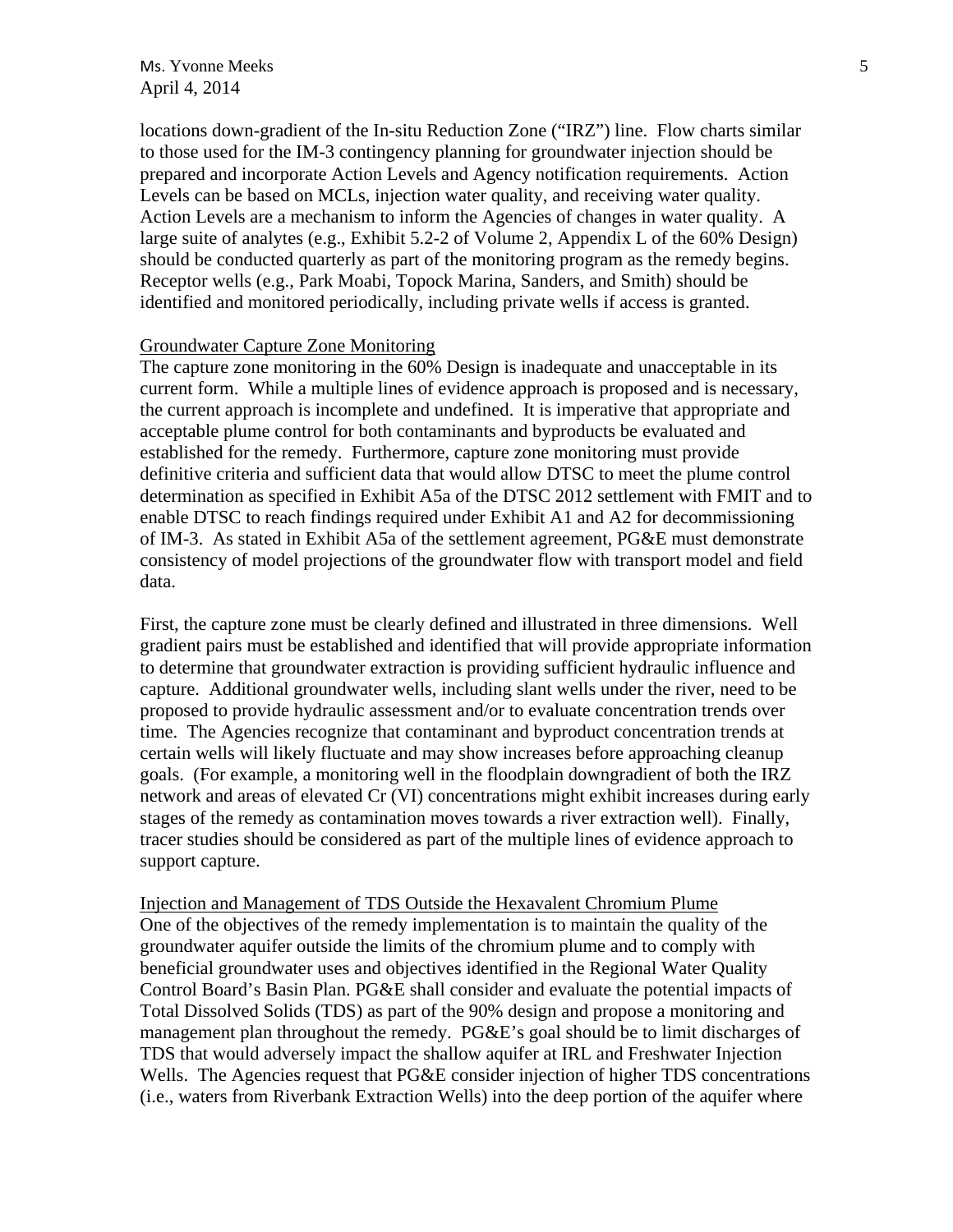$\mathsf{M}$ s. Yvonne Meeks 6 April 4, 2014

elevated TDS naturally occurs. The Agencies agree with PG&E that TDS along the IRZ will likely be mixed in the aquifer and that TDS management would be difficult in this area.

# Short-Term Remediation Goals

Because the adopted remedy will be constructed and operated for decades prior to meeting the anticipated remedial objectives, the Agencies are required to conduct periodic reviews (5-year reviews) of the remedy. The Five-Year Review requirement applies to all remedial actions selected under CERCLA §121. This requirement is also specified in the Consent Decree between PG&E and DOI. The Agencies have directed PG&E as early as the CMI Work Plan to consider and develop measurable and quantifiable short-term goals to facilitate the remedy performance assessment. In addition, as part of the March 2013 settlement agreement between the Fort Mojave Indian Tribes, DTSC, and PG&E, DTSC is obligated to consider the decommissioning of the Interim Measure 3 Treatment Plant once the adopted remedy is considered to be "operating successfully and properly." The criteria for meeting this objective must be defined by DTSC and PG&E, with DOI's approval.

On December 31, 2013, PG&E submitted a draft matrix of suggested short-term remedial objectives for consideration in response to the Agencies' comments on this subject within the intermediate design review. Subsequently, the Agencies met and collaborated in the creation of an enhanced short-term remediation goal matrix and presented it to PG&E for evaluation on March 3, 2013. Currently, the Agencies understand that PG&E will provide input on the enhanced matrix during the week of March 31, 2014. Therefore, the Agencies anticipate that the development of short-term remediation objectives will be ongoing and target a resolution of the parameters of these goals prior to the draft final (90%) basis of design document. Furthermore, the Agencies expect that the resolution will develop measurable goals for one year after construction and for subsequent five year reviews thereafter.

# Sampling Methodology and Data Reporting

DTSC convened a meeting with PG&E chemists on March 26, 2014 regarding sampling methodology and data reporting. As a result of the meeting, DTSC chemists understand that the hexavalent chromium reporting limit for this project can push the technological, financial, and resource capabilities of contract laboratories. Despite careful procedures in place, occasional and random laboratory contaminants of hexavalent chromium can and do appear in sampling results. Therefore, DTSC agrees that the current Sampling and Analysis Plan (SAP) for sample collection would not need to be revised. Additionally, DTSC agrees with PG&E's chemists that the laboratory Standard Operating Procedures, additional quality control procedures and corrective action protocols should be appended to the Quality Assurance Project Plan (QAPP) to ensure that the commercial laboratories are following procedures that would yield the best precision and accuracy achievable for the project. Furthermore, the Agencies direct PG&E to amend the quality control section of the groundwater monitoring reports to improve on the specificity of laboratory narratives and corrective action taken in reporting "suspect" detections of hexavalent chromium in surface water samples. These narratives should include, at a minimum,